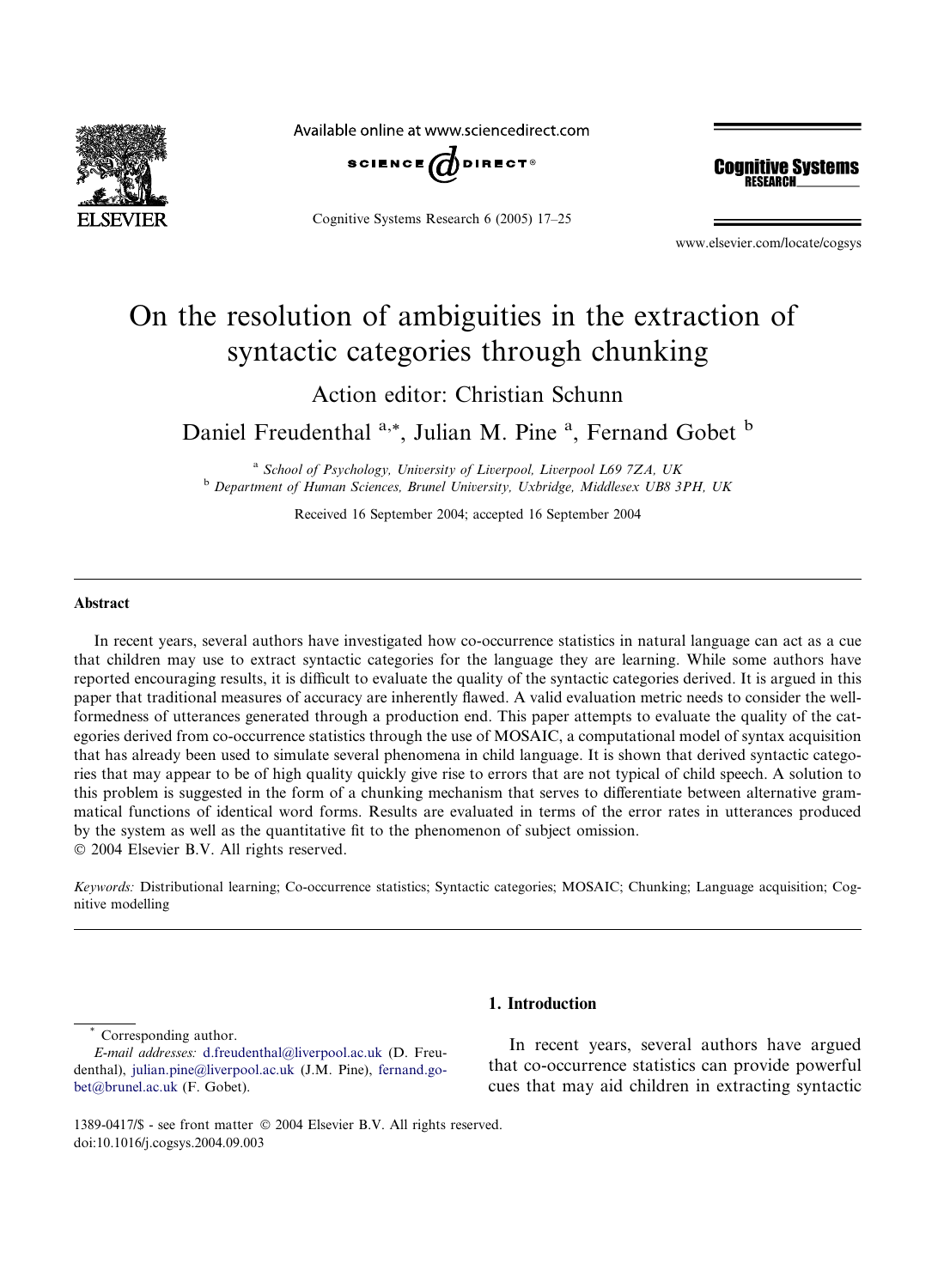categories for the language they are learning [\(Edel](#page-8-0)[man, Solan, Horn, & Ruppin, 2004; Mintz, 2003;](#page-8-0) [Redington, Chater, & Finch, 1998\)](#page-8-0). [Redington](#page-8-0) [et al. \(1998\)](#page-8-0) analysed large corpora of child-directed speech and performed a cluster analysis on vectors describing the lexical context in which words occurred. They found that words that occurred in linguistically similar contexts (tended to be preceded and followed by the same words) had a high likelihood of belonging to the same syntactic class.

[Mintz \(2003\)](#page-8-0) expanded on the work of Redington et al. Rather than analysing vectors describing lexical context, Mintz's unit of analysis was a frame: two jointly occurring words with one word in between. Mintz restricted his analysis to the 45 most frequent frames that occurred in a large corpus.

While both Redington et al. and Mintz showed that their procedure resulted in apparently good syntactic categories, there is an inherent difficulty with the use of co-occurrence statistics to derive syntactic categories. As [Pinker \(1987\)](#page-8-0) points out, words that occur in similar contexts may not be of the same category. Pinker argues that a distributional learning mechanism faced with utterances 1a, b and c, would produce an ungrammatical utterance like 1d.

- 1a. John ate fish.
- 1b. John ate rabbits.
- 1c. John can fish.
- 1d. \*John can rabbits.

Mintz  $(2003)$  claims that 'in children's actual input, these problems do not significantly undermine the informativeness of distributional patterns' (p. 92). He also suggests that 'although problematic environments may exist, there is nonetheless enough ''signal'' in the distributional patterns compared to the noise created by the problematic environments that categorization from distributional patterns is not intractable' (p. 93).

However, the approach taken by Mintz and Redington et al. may obscure the extent of the problem identified by Pinker. Mintz and Redington et al. evaluated the quality of the extracted categories using criteria of accuracy and completeness. Accuracy was computed by classifying every word-pair within a category as a hit (same syntactic class), or miss (different syntactic class). Where the grammatical class of a word was unclear, the corpus was consulted to disambiguate and label the word. Mintz used two types of labeling. In standard labeling, all nouns and pronouns were classed as nouns, and all verbs (lexical verbs, auxiliaries and the copula) were classed as verbs. In expanded labelling, nouns and pronouns were labeled as distinct categories, as were lexical verbs, auxiliaries and the copula. While Mintz achieved high levels of accuracy with both types of labelling, closer inspection of his categories reveals that they may not be as accurate as his analyses suggest. One of Mintz's verb categories contains verbs in present tense and past tense as well as progressive participles, verbs that can and cannot be used in an imperative frame, and verbs such as do and have that can be used both as a main verb and as an auxiliary.

This heterogeneity of the derived word classes may not appear problematic since neither Mintz nor Redington et al. concern themselves with production. (Mintz views the process of extracting distributional categories as a precondition for a (relatively unspecified) process of bootstrapping into a parametrized universal grammar). When one considers how the extracted categories might be used in production, however, it quickly becomes apparent that heterogeneous word classes will result in utterances that deviate considerably from child speech. The simplest way in which a child producing speech could use the categories arrived at through a distributional analysis of the input is by considering the members of a category as equivalent. That is, if words  $a$  and  $b$  occur in the same category, the child may simply substitute a for  $b$  in a context where it knows  $b$  has occurred. Taking the words *do*, have and *put* (which were classed together in Mintz's analysis) as an example, such a substitution mechanism will result in (clearly incorrect) utterances such as Do you got an ice-cream and Put you want a drink.

However, more subtle problems, that are not apparent with the use of an evaluation metric based on a researcher's intuition about a word's syntactic class, emerge as well when syntactic categories derived from co-occurrence statistics are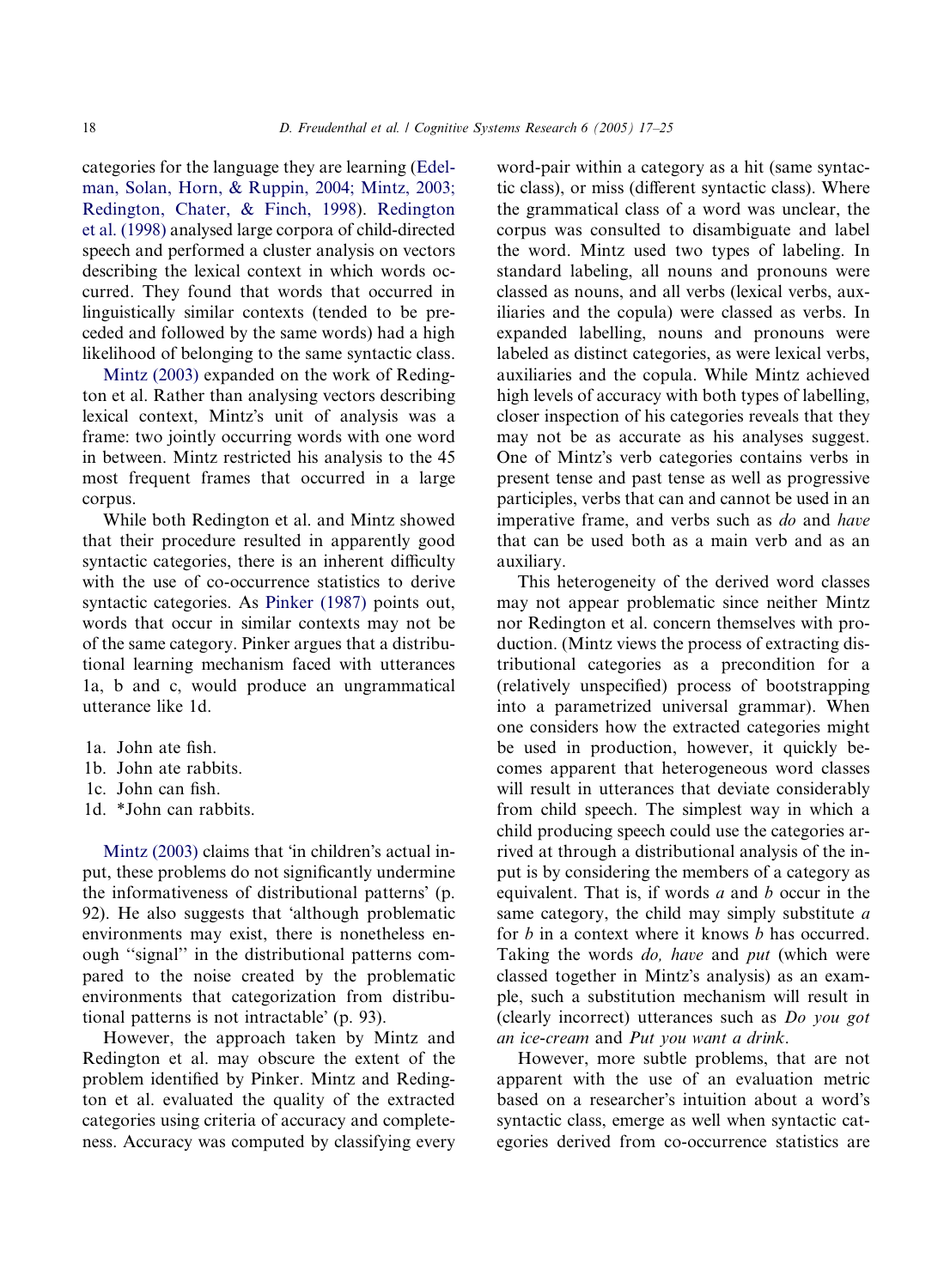D. Freudenthal et al. / Cognitive Systems Research 6 (2005) 17–25 19

used to generate speech. These problems become especially apparent in detailed quantitative simulations of child data, where seemingly correct substitutions may drastically affect the fit to actual child data. This became clear when [Freuden](#page-8-0)[thal, Pine, and Gobet \(2002b\)](#page-8-0) used MOSAIC, a computational model of syntax acquisition which utilizes co-occurrence statistics to substitute phrases that occurred in similar contexts, to simulate the phenomenon of subject omission and the associated verb phrase length effect [\(Bloom,](#page-8-0) [1990](#page-8-0)). This phenomenon revolves around the fact that there is a stage in development where children produce subjectless utterances such as Want a cookie. While the model simulated the general pattern of results, it tended to overestimate the levels of subject omission. One of the reasons for this was that, in order to identify ungrammatical subjectless utterances, the analyses were restricted to utterances containing 'non-imperative verbs (i.e., verbs that cannot be used in an imperative frame). Since MOSAIC tended to substitute non-imperative verbs for imperative verbs, it generated a relatively high number of subjectless utterances. The reason why these verbs were substituted was that both verb types were linked because they both occur in non-imperative frames. While their substitution in imperative frames did result in child-like utterances, the substitution rate was too high to allow a good quantitative fit to the data. This type of problem is not apparent in an approach that simply extracts syntactic categories and does not use a production end to generate utterances.

The examples described above suggest that the main cause of problematic substitutions is that a substitution that is correct in one context is incorrect in another context. This paper aims to show that one possible solution to this problem is to compute co-occurrence statistics over longer units. Redington et al. considered longer contexts (two or three words preceding and following the target word), and found that this did not improve the quality of their syntactic categories much. This paper investigates a different approach, inspired by the well-established chunking theory ([Chase & Simon, 1973; Gobet et al.,](#page-8-0) [2001](#page-8-0)).

A new version of MOSAIC has been developed that incorporates a novel chunking mechanism  $<sup>1</sup>$ </sup> which results in frequent phrases being treated as one unit. One consequence of this is that single words that have been chunked up will no longer be substituted unless when substituted as part of a chunk. It will be shown that this mechanism decreases the amount of unwanted as well as incorrect substitutions, resulting in a decreased overall error rate as well as a better fit to the phenomenon of subject omission.

The remainder of this paper is organized as follows. First, MOSAIC and its chunking mechanism will be described. Then MOSAIC will be trained on corpora of child-directed speech while the parameter governing chunking frequency is manipulated. In order to provide an evaluation of the quality of the output, a sample of generated utterances is judged against criteria of 'well-formedness'. The output is also compared to actual child speech, which is analysed with respect to the phenomenon of subject omission.

#### 2. Simulating language acquisition in MOSAIC

MOSAIC has already been used to simulate several phenomena in child speech. Earlier versions have been used to simulate the Verb–Island phenomenon [\(Jones, Gobet, & Pine, 2000\)](#page-8-0), negation errors ([Croker, Pine, & Gobet, 2003](#page-8-0)), the Optional Infinitive phenomenon in Dutch, Spanish and English [\(Freudenthal, Pine, & Gobet, 2002a,](#page-8-0) [2003, submitted\)](#page-8-0), as well as phenomena related to subject omission in English ([Freudenthal](#page-8-0) [et al., 2002b\)](#page-8-0). Whilst the version used for the simulations discussed here has changed from the earlier simulations, the main theoretical underpinning of the model remains the same. The basic tenet of the model is that the learning of language is a performance-limited process that is heavily weighted towards the most recent elements in the speech

<sup>&</sup>lt;sup>1</sup> Earlier versions of MOSAIC employed a chunking mechanism as well. The novel chunking mechanism differs from the earlier chunking mechanism in that chunks can now occur at the primitive level.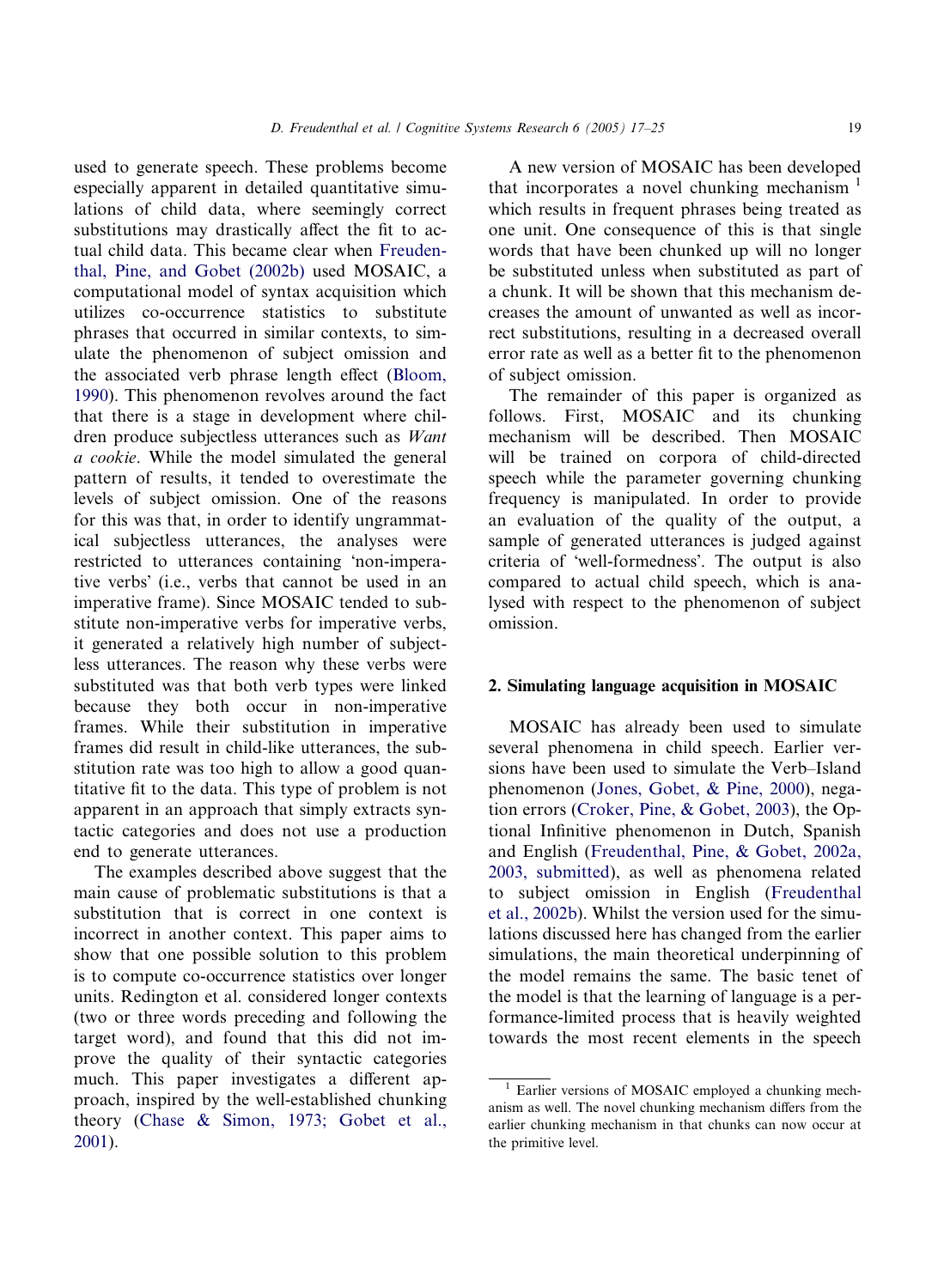stream (i.e., which has an utterance-final bias). Several authors have argued that children are better at learning material that occurs towards the end of the utterance [\(Shady & Gerken, 1999; Wij](#page-8-0)[nen, Kempen, & Gillis, 2001\)](#page-8-0).

MOSAIC learns from orthographically coded input, with whole words being the unit of analysis. The model is a simple discrimination net (an n-ary tree) that is headed by a root node. At the start of learning the discrimination net consists of just the root node. More nodes (encoding words or phrases) are added as the model is shown more utterances. An important requirement for nodes to be added is that whatever follows the word to be encoded in the input must already have been encoded in the model. That is, the model will only learn a new word when it has already encoded the rest of the utterance. This mechanism can be likened to a moving window, the size of which is determined by how much of the input has already been encoded in the network. When the model encounters a word that is unknown, the contents of the window are cleared, and the new word is deposited in the buffer. Only when the rest of the utterance is known will the new word remain in the buffer, thus making it eligible for encoding in the network. In terms of a child attending to the speech stream, the occurrence of an unknown word will effectively clear the contents of the speech stream encountered so far, leaving the new word and the rest of the utterance for analysis.

Thus, while the model processes utterances from left to right, it builds up its representation of the utterances it receives by starting at the end of the utterance, and slowly working its way to the beginning.  $2$  The probability of creating a node in MOSAIC is given by the following formula:

$$
NCP = \left(\frac{1}{1 + e^{m - u/c}}\right)^{\sqrt{d}},
$$

where NCP is the node creation probability,  $m$  is a constant, set to 20 for these simulations,  $c$  is the corpus size (number of utterances),  $u$  is the total number of utterances seen,  $d$  is the distance to the end of the utterance.

The formula results in a basic sigmoid curve (when plotted as a function of the number of utterances the model has seen). The formula contains the size of the corpus and the total number of utterances seen. The size of the corpus is included because the size of the available input corpora differs considerably. The use of the term  $(m - u/c)$  ensures that after  $n$  presentations of the complete input corpus the Node Creation Probability is identical for corpora of different sizes. The 'distance to the end of the utterance' in the exponent causes material that occurs near the beginning of the utterance to have a lower likelihood of being encoded than material that occurs near the end. This effect decreases as the model sees more input. Since learning in MOSAIC is slow, the input corpus is fed through the model several times, so that output of increasing average length can be generated after consecutive exposures to the input corpus.

#### 2.1. Production of novel utterances

Utterance production in MOSAIC involves outputting all the utterances the model has encoded. However, the output that MOSAIC produces consists of more than the input it has seen. MOSAIC has a mechanism for linking words or phrases that have occurred in similar contexts. All nodes being traversed when processing input are deposited into a buffer of limited size reflecting the most active/recently-encountered input. The nodes in the buffer are then compared with respect to their preceding and following context. When the overlap between two nodes is sufficiently high (more than 20% of both the context that preceded and followed the target node is the same), a generative link is created between them. The contents of nodes that share a generative link can be substituted for each other when the model produces output. This mechanism allows MOSAIC to produce utterances that were not present in the input.

<sup>2</sup> Earlier versions of MOSAIC simulated such an utterance final bias by restricting production to utterances that had appeared in sentence final position.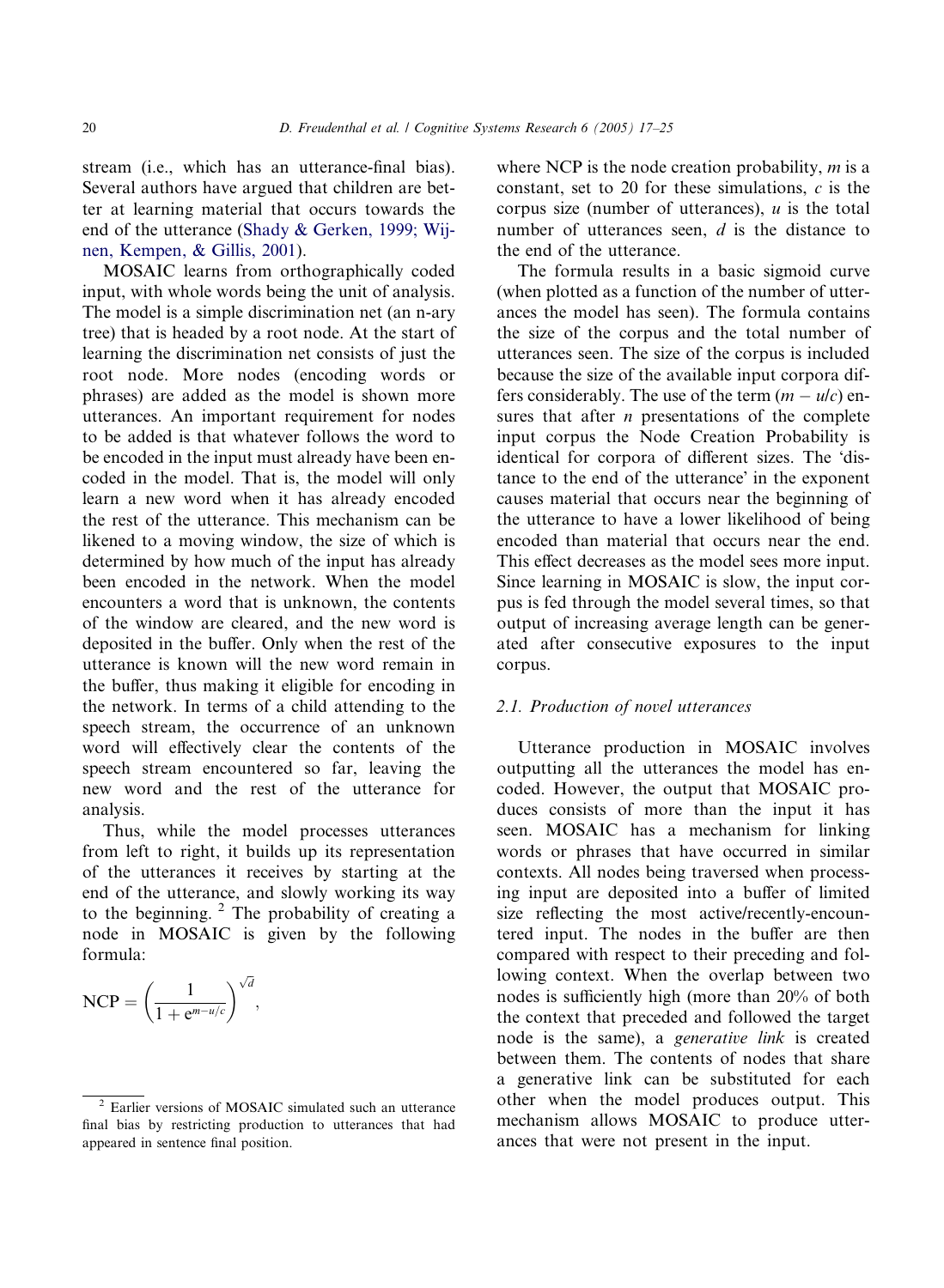#### 2.2. Chunking in MOSAIC

MOSAIC employs a chunking mechanism that results in frequent multi-word phrases being treated as one unit. Nodes in the network contain a frequency slot, the value of which is increased every time that node is traversed when the net sorts an input utterance. The frequency of a node at one of the lower levels (non-primitive nodes  $3$ ) in the tree encodes the frequency of the entire phrase leading up to that node. Thus, if a node for you occurs underneath the primitive do, the frequency of that node encodes the number of times the phrase do you has been encountered. When the frequency of a non-primitive node exceeds a pre-determined value, the node is chunked up with the node above it: the two nodes are merged into one node at the primitive level. Thus, in the above example the two nodes encoding the phrase do you will be merged into one node at the primitive level. The chunk is then propagated through the network; all occurrences of the phrase do you are chunked up. Nodes encoding chunks can be linked to other nodes encoding chunks (or words) in the same way that nodes encoding individual words are linked. Figs. 1(a) and (b) show an example network before and after two nodes have been chunked. When two nodes are chunked, it is no longer possible to substitute words for the individual words making up the chunk. Thus, the chunk  $Do I$  may be substituted for the chunk *Do you*, when they share sufficient context. However, should the words I and you be linked, they can be substituted in unchunked contexts, but not in chunks. In this way, chunking serves to differentiate different grammatical functions of the same word form: if the dummy modal  $Do$  is chunked with the subject you, it will no longer be substituted by verbs that are linked to Do by virtue of its occurrence as a main verb.



Fig. 1. (a) A (partial) MOSAIC network before the nodes do and you have been chunked up. Do and Put share a generative link. Only relevant nodes are shown in this example. Some links are shown to indicate that further nodes may exist beneath the nodes shown. Preceding context for primitive nodes is ignored in this figure, but is encoded in the network. (b) The same network after do and you have been chunked up. Note that do and you have also been chunked up in the what do you context.

Chunking affects the substitution of words in two ways. Firstly, chunks themselves are deposited into the buffer, making phrases the target for the creation of generative links. Secondly, the context preceding and following a target node may be chunked up. Thus, if the phrase He goes into the house contains the chunks he goes and the house, the context for the word into will be he goes and the house rather than goes and the. Chunking thus serves to increase the length of items considered for a generative link, as well as increase the context considered in the creation of a generative link.

The chunking mechanism also affects learning. If the model receives a novel input utterance containing a phrase that has been chunked up earlier, it will treat the phrase as a unit, rather than attempting to encode its constituent words separately.

<sup>&</sup>lt;sup>3</sup> The distinction between nodes directly underneath the root node (primitive nodes) and those at lower levels (non-primitive nodes) is an important one. Due to the structure of the discrimination net, primitive nodes encode all the context the word or phrase has been seen in (the 'global context'). Nonprimitive nodes encode 'local context'.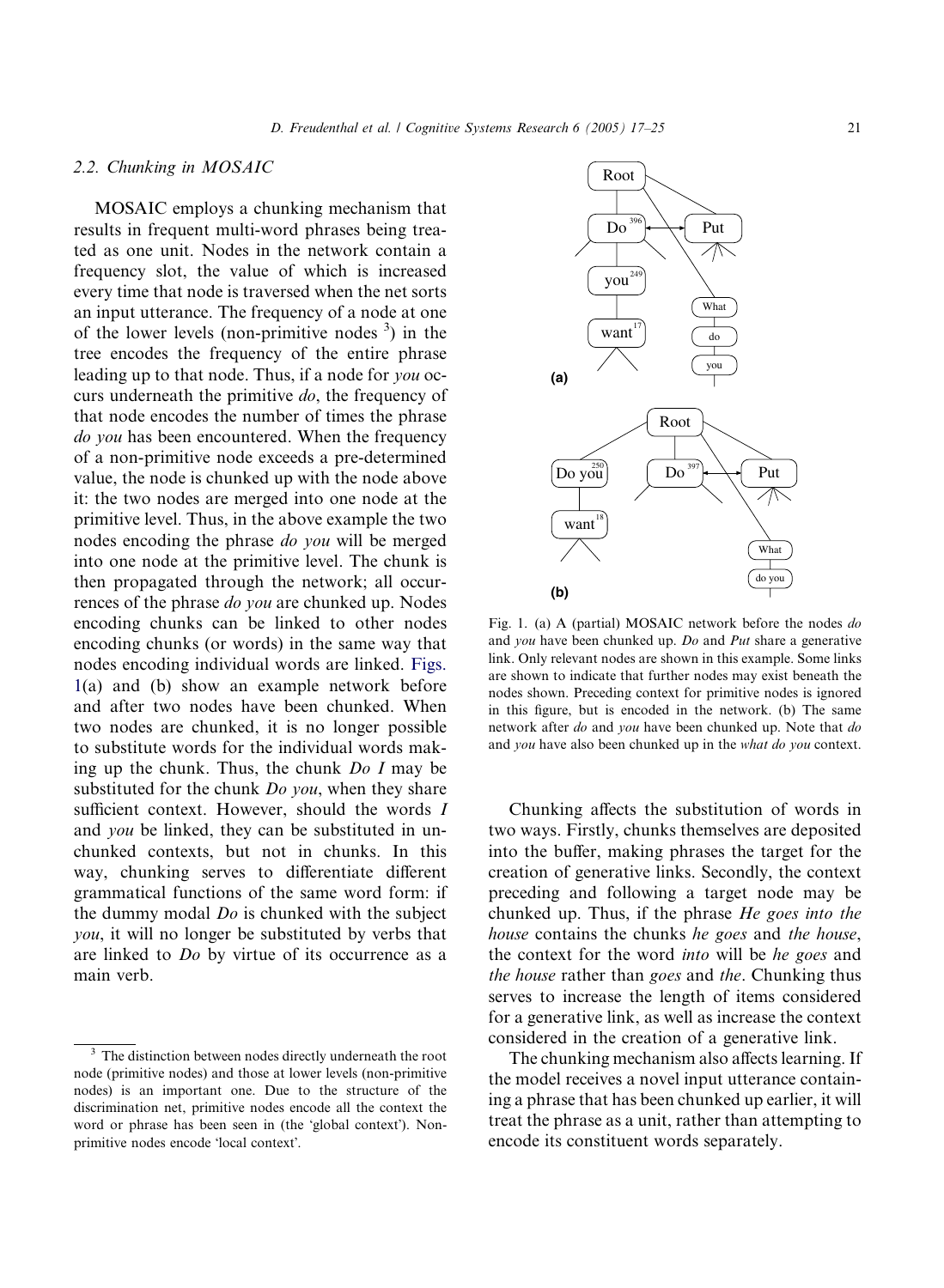#### 3. The simulations

Simulations were run using two corpora of English (maternal) child-directed speech (those of Anne and Becky) taken from the Manchester corpus ([Theakston, Lieven, Pine, & Rowland, 2001](#page-8-0)) available through the CHILDES database [\(Mac-](#page-8-0)[Whinney, 2000\)](#page-8-0). The size of the input sets is approximately 33,000 and 24,000 utterances. Simulations were run using different levels of chunking. The models' output was analysed with respect to error rates and levels of subject omission.

### 3.1. Error rates

For the first simulation, models were trained with and without chunking for both children. For the chunked model, the chunking threshold (frequency required for a node to be chunked up) was set at 1/4 times the square root of the number of nodes in the net. The chunking threshold was expressed relative to the square root of the nodes in the net for two reasons. Firstly, as available input corpora differ considerably in size, absolute frequency was considered less appropriate than frequency relative to the size of the net (or amount of encoded knowledge). Secondly, the square root of the nodes in the net was chosen to ensure that the chunking rate was relatively constant over the development of the model. For all simulations, an output file was selected at an MLU (Mean Length of Utterance) of approximately 3.5 words.

Next, a sample of 500 utterances (involving substitutions) from each of the output files was coded by two independent raters for the presence or absence of syntactic errors. Syntactic errors were defined as cases in which one or more of the substitutions made by the model resulted in an utterance that was grammatically incorrect (e.g., Pegs find fallen down from Pegs have fallen down). Note that this definition of syntactic errors is designed to exclude cases in which the model substituted a grammatically correct word into a sentence fragment (e.g., My toys out v Your toys out) and cases in which the substitutions made by the model were semantically but not syntactically anomalous

(e.g., Shall I cut them with the puzzle? v Shall we cut them with the knife?).

The vast majority of the errors identified in this way fell into one of the following categories: wordclass errors (e.g., To vest on his tummy v To lie on his tummy); subject–verb agreement errors (e.g., They am sitting  $V I$  am sitting); missing argument errors (e.g., Putting the story v Reading the book); errors involving the use of a verb with the wrong particle (e.g. Shall we use her t-shirt off v Shall we take his dungarees off); errors involving the use of a verb form with the wrong auxiliary (e.g., Ive just finish that off  $v$  You've just taken that off) and errors involving the use of a particular type of noun with the wrong determiner (e.g., Put it on a sand v Put it on the sand). Interestingly, virtually all of the errors falling into these categories seemed to involve either the substitution of a word from the wrong syntactic category for a word that is a member of two or more syntactic categories (e.g., the use of vest as a verb instead of lie which can be both a noun and a verb) or the substitution of a word from the correct syntactic category into a context in which that particular instance of the category is not permitted to occur (e.g., the use of the indefinite article  $a$  with a mass noun instead of the definite article the which can be used with both mass and count nouns in English). Note that these are precisely the kinds of errors that are likely to be hidden by the kind of evaluation metrics used in previous research using distributional learning mechanisms.

Agreement between the raters was high, at .93  $(k = .74)$ . The results are shown in Table 1. Error rates are lower for the chunking models  $(X^2 = 40.70, p < .001$  for Anne, and  $X^2 = 5.42$ ,  $p < .05$  for Becky).

However, a potentially confounding factor is that the unchunked models simply generate more novel utterances. It could therefore be argued that

Table 1

Syntactic error rates for Anne and Beckys simulations at two levels of chunking

|       | No chunking       | Chunking |
|-------|-------------------|----------|
| Anne  | $\mathcal{L}_{1}$ | .07      |
| Becky | $\gamma_{A}$      | .18      |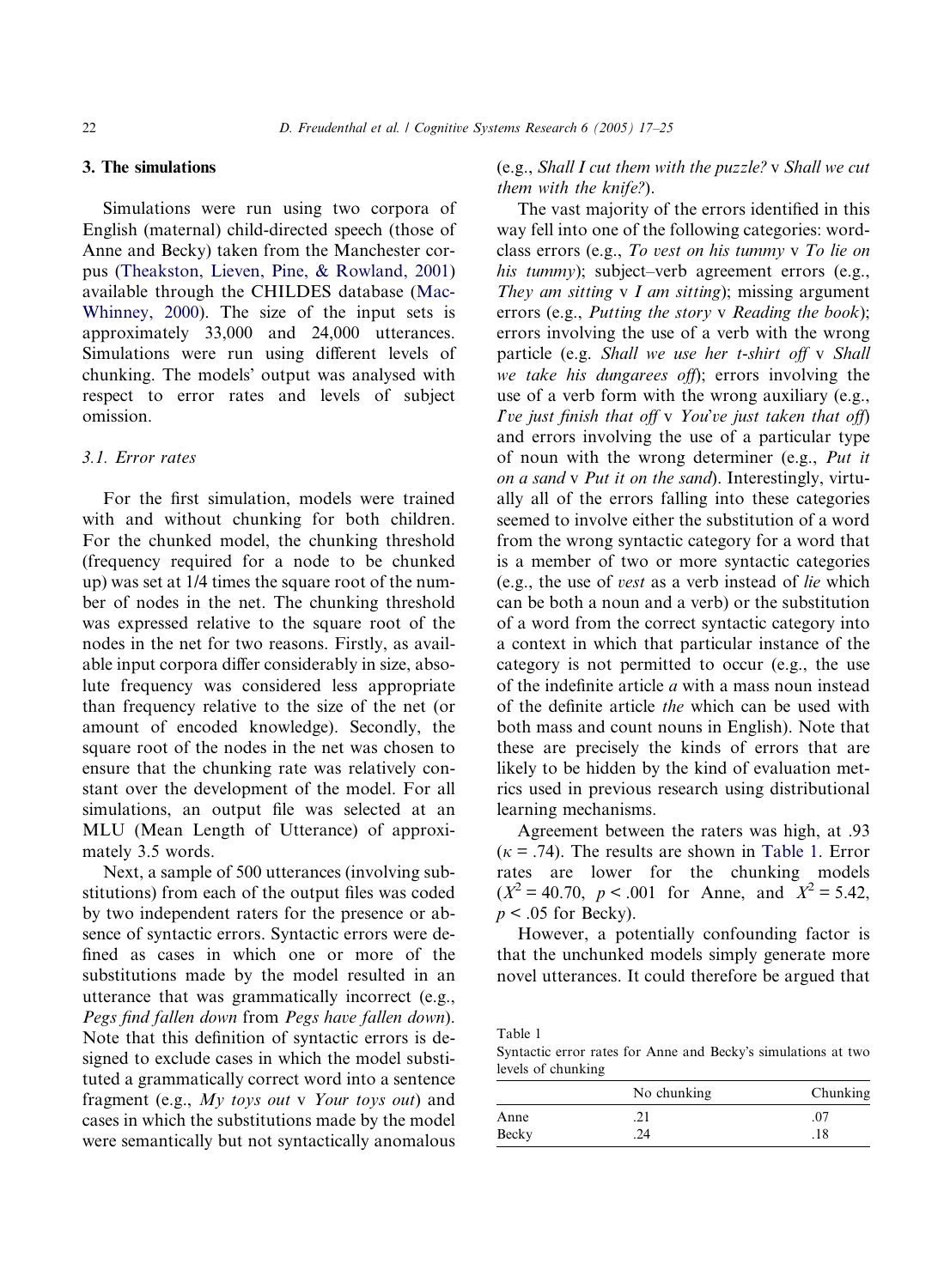any mechanism that restricts the generativity of the model will reduce the error rate. In order to test this possibility, the generativity of the unchunked models was reduced by increasing the overlap parameter governing the creation of generative links to .25. This resulted in the proportion of novel utterances being similar to that in the chunked models. The error rate for Anne's model was reduced to .16, less than for the high generativity model  $X^2 = 4.15$ ,  $p < .05$ , but more than for the chunked version  $X^2 = 19.90$ ,  $p < .001$ . For Becky's model, the error rate was .23, not significantly different from the high generativity version  $X^2$  < 1,  $p < 1$ , and still higher than the chunked version  $X^2 = 4.44$ ,  $p < .05$ . Thus, the reduced error rates in the chunking version are not just a result of chunking reducing the proportion of generated utterances, and suggest that chunking also reduces the proportion of unwanted substitutions. The reason why error rates remain higher than in the chunked version is that even at a high overlap percentage, some links may remain which give rise to errors. As the overall rate of generativity decreases, these undesirable links may even gain weight, and could conceivably even increase the error rate.

#### 3.2. Subject omission

A second analysis assessed whether chunking can decrease the levels of subject omission. For these simulations, the chunking threshold was set to three levels: 4, 1 and .25 times the square root of the number of nodes in the net. These simulations are referred to as low, medium and high chunking, respectively.

In order to match the models' output to child speech, models were trained iteratively to match the MLU of the children at two points in time. The models' output was then compared against children's output with respect to the phenomenon of subject omission.

The analysis of the levels of subject omission was performed in the same way as in [Bloom](#page-8-0) [\(1990\)](#page-8-0), and [Freudenthal et al. \(2002b\).](#page-8-0) Utterances were limited to those that Bloom identified as nonimperative (though the verb see was excluded from this list as it was found to occur in imperative



Fig. 2. (a) Levels of subject provision for Anne and simulations at three levels of chunking frequency. (b) Levels of subject provision for Becky and simulations at three levels of chunking frequency.

frames in the input). The analysis was restricted to declaratives. Double verb constructions and utterances containing the words  $don't$ , no, or not were excluded from the analysis.

The remaining utterances were scored with respect to the inclusion of a subject. Fig. 2 shows the results for the children and the six simulations at two different MLUs. Model MLUs were matched as closely as possible to the children's MLUs.

Fig. 2 shows that the fits for the simulations increase as the chunking rate increases. While the overall fits are not particularly good, the chunking mechanism appears to have been successful in avoiding unwanted substitutions, with the high chunking model providing the best fit at the higher MLU (particularly for Becky). It may be worth stressing that only one parameter in the chunking mechanism has been manipulated. Future work may suggest manipulations that result in a better fit.

#### 3.3. Generative chunks

While it could be argued that the main effect of the chunking mechanism is to reduce error by avoiding incorrect substitutions, it is worth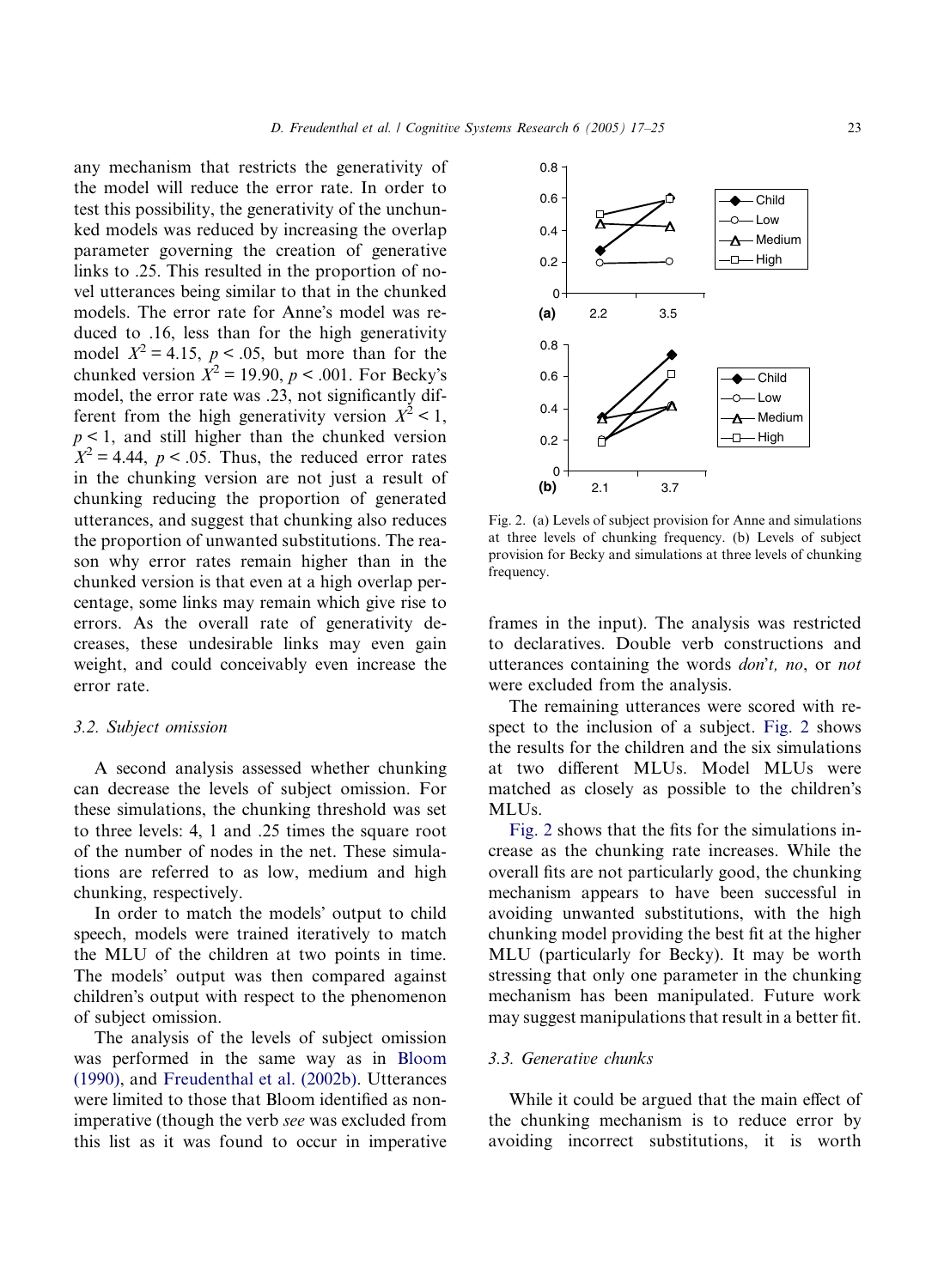pointing out that the chunking mechanism leads to different types of substitutions (and errors) as well. The reason for this is that chunks themselves can be linked (both to single words and to other chunks). While a full analysis of the role of linked chunks is beyond the scope of this paper, some interesting examples can be given. In some of the high chunking models phrases like  $I$  can were linked to *Can I*, thus allowing the model to generate declaratives off questions and the other way round. Similarly, in one of the models the phrase I wouldn't was linked to I don't want to. The chunking mechanism thus aids in linking phrases as well as words that fulfill a similar grammatical role. The chunking mechanism resulted in some interesting errors as well. One of the simulations substituted *don't want to* for want to. While this resulted in some grammatical utterances, it also resulted in phrases like  $Do$  you don't want to. This is clearly a syntactic error. However, it is a type of error that children do occasionally make.

#### 4. Conclusions

Several conclusions can be drawn from the simulations reported here. Firstly, in a global analysis of generated utterances, clear word class errors do occur, but not at very high rates. The problem identified by [Pinker \(1987\)](#page-8-0) therefore does not appear to be particularly significant. However, when the analysis is restricted to a subset of the data (such as utterances containing non-imperative verbs), it becomes apparent that the fact that a simple distributional analysis does not pick up subtle differences between different verb classes can greatly affect the fit to child data. It was shown that the chunking mechanism was able to reduce the overall error rates as well as prevent the substitution of similar words in incorrect contexts.

It should be stressed that chunking does not simply cut generativity in all contexts (as increasing the overlap parameter does). Rather, chunking restricts the contexts in which two words may be substituted. Thus, two single words that share a generative link may be substituted in unchunked contexts, but not in contexts where the word is chunked up (unless of course the chunk itself has a generative link). The chunking mechanism is thus able to cut generativity selectively. Besides diminishing unwanted generativity, chunking also adds to generativity by substituting phrases rather than words.

It is important to bear in mind that the only parameter manipulated in these simulations is the chunking threshold. There is clearly a range of parameters that can be manipulated in conjunction with the chunking threshold. At present, the chunking threshold is a function of the square root of the number of nodes in the net. Variations of this formula may affect the chunking rate differentially for different stages of development, thus affecting more detailed fits to child data. We are not committed to the fits and specific implementation used in these simulations, but rather stress the fact that chunking can be a powerful tool in resolving ambiguities in the extraction of syntactic categories.

On a more general level, these analyses illustrate two strengths of MOSAIC as an approach to modelling language acquisition: the use of realistic child-directed speech, and the production of utterances that can be compared with child speech. The use of child-directed speech is important because it ensures a realistic frequency distribution. As all distributional analyses are frequency sensitive, a realistic frequency distribution is crucial for obtaining good fits to detailed phenomena in child language.

The use of a production end has shown that traditional measures of accuracy are insufficient to evaluate the quality of syntactic categories derived from co-occurrence statistics, as accuracy not only depends on the researcher's intuitions regarding a word's syntactic class, but also on the context in which the word is used. Researchers should therefore be careful about relying on measures of accuracy to evaluate the quality of syntactic categories as the addition of a production end may show the quality of these categories to be considerably worse than it appeared.

## Acknowledgements

This research was funded by the ESRC under grant number RES000230211.